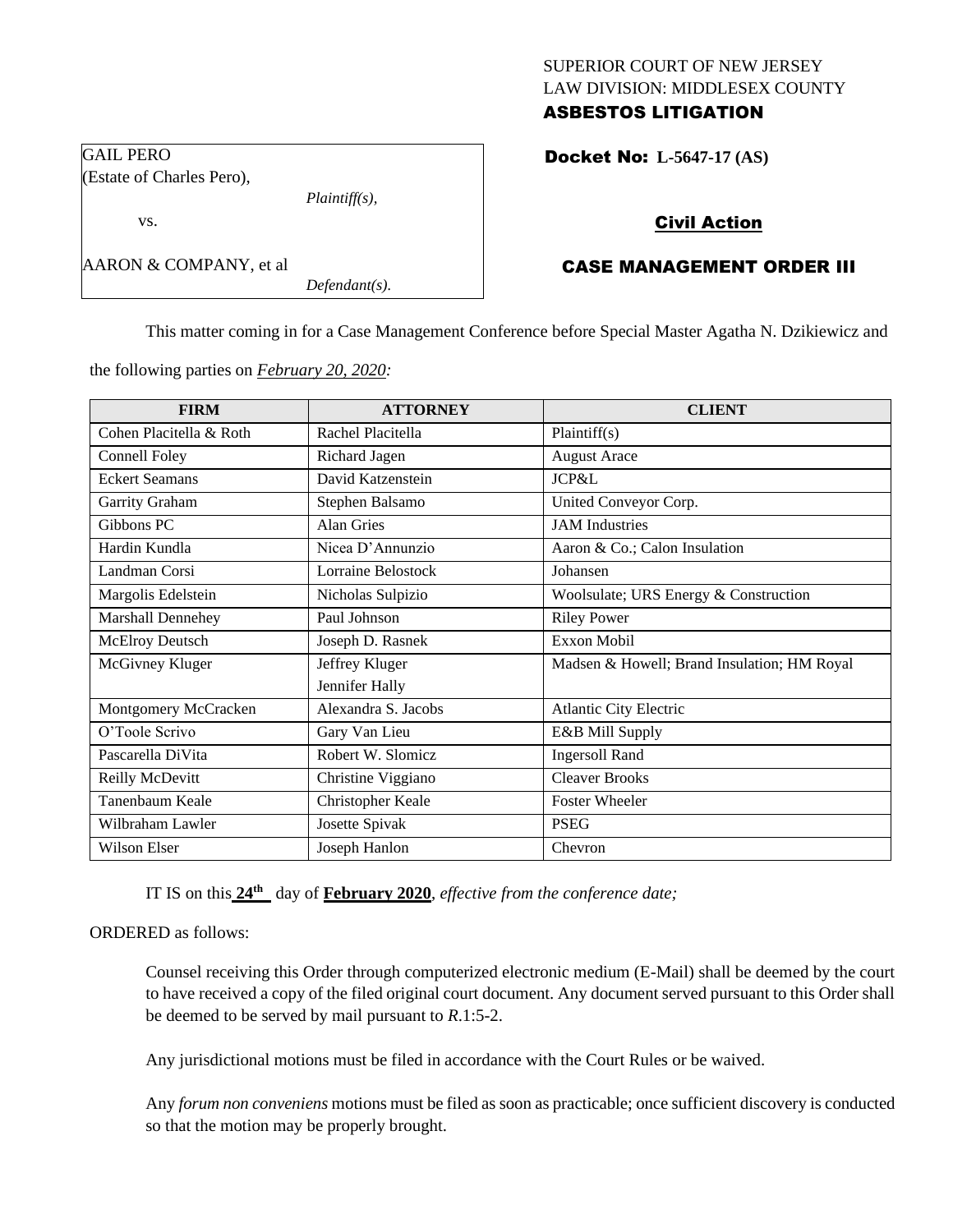# **DISCOVERY**

| February 28, 2020 | Defendants shall serve answers to standard interrogatories by this date.                                                                                                                                    |
|-------------------|-------------------------------------------------------------------------------------------------------------------------------------------------------------------------------------------------------------|
| March 13, 2020    | Plaintiff shall propound supplemental interrogatories and document requests by this date.                                                                                                                   |
| April 24, 2020    | Defendants shall serve answers to supplemental interrogatories and document requests by this<br>date.                                                                                                       |
| March 13, 2020    | Defendants shall propound supplemental interrogatories and document requests by this date.                                                                                                                  |
| April 24, 2020    | Plaintiff shall serve answers to supplemental interrogatories and document requests by this<br>date.                                                                                                        |
| May 29, 2020      | Defendants shall identify the cross-claims they intend to prove and the proofs as to each cross-<br>claim per Rowe by this date.                                                                            |
| June 12, 2020     | Fact discovery, including depositions, shall be completed by this date. Plaintiff's counsel shall<br>contact the Special Master within one week of this deadline if all fact discovery is not<br>completed. |
| June 12, 2020     | Depositions of corporate representatives shall be completed by this date.                                                                                                                                   |

## **EARLY SETTLEMENT**

| June 19, 2020<br>Settlement demands shall be served on all counsel and the Special Master by this date. |  |  |
|---------------------------------------------------------------------------------------------------------|--|--|
|---------------------------------------------------------------------------------------------------------|--|--|

July 21, 2020 @ 10:00am Early settlement conference.

#### **MEDICAL EXPERT REPORT**

December 18, 2020 Defendants shall identify its medical experts and serve medical reports, if any, by this date. In addition, defendants shall notify plaintiff's counsel (as well as all counsel of record) of a joinder in an expert medical defense by this date.

## **LIABILITY EXPERT REPORTS**

- August 28, 2020 Plaintiff shall identify its liability experts and serve liability expert reports by this date or waive any opportunity to rely on liability expert testimony.
- December 18, 2020 Defendants shall identify its liability experts and serve liability expert reports, if any, by this date or waive any opportunity to rely on liability expert testimony.

## **SUMMARY JUDGMENT MOTION PRACTICE**

September 18, 2020 Plaintiff's counsel shall advise, in writing, of intent not to oppose motions by this date.

 $\_$  , and the set of the set of the set of the set of the set of the set of the set of the set of the set of the set of the set of the set of the set of the set of the set of the set of the set of the set of the set of th

- October 2, 2020 Summary judgment motions shall be filed no later than this date.
- October 30, 2020 Last return date for summary judgment motions.